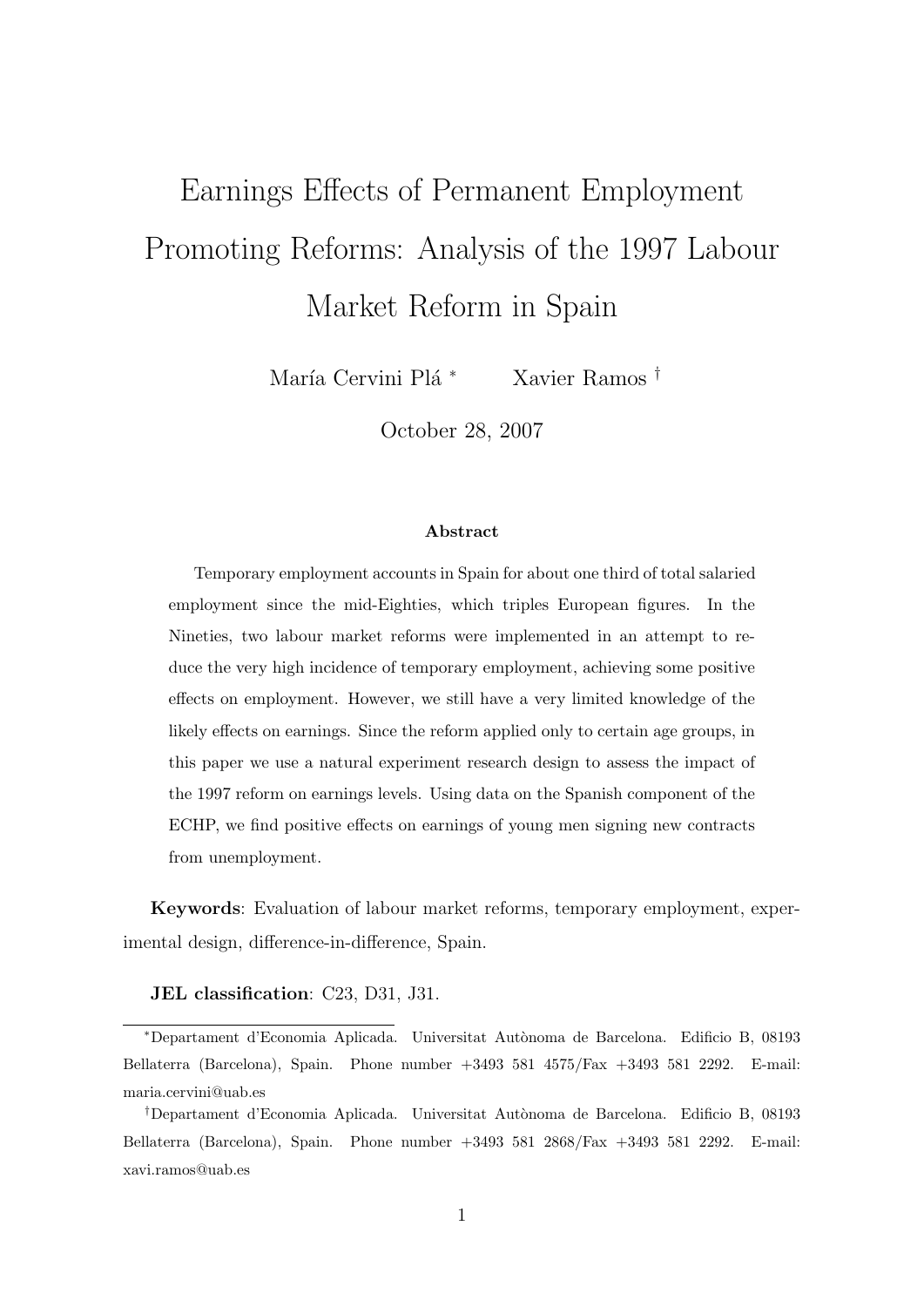## 1 Introduction

In the last decades, several European countries have employed asymmetric reforms in employment protection legislation (EPL) to improve the performance of the labour market. Such reforms have increased flexibility 'at the margin' by liberalising the use of temporary or fixed term contracts while keeping employment protection levels of permanent workers largely unchanged (Boeri & Garibaldi (2007)). While there is a substantial amount of research on the labour market effects of employment protection legislation  $(EPL)$ ,<sup>[1](#page-1-0)</sup> much less is known about the effects of the counter-reforms designed to reduce the employment protection gap (between the two contractual forms) introduced or enlarged by previous reforms. The analysis of such counter-reforms is important, and Spain offers an excellent study case.

The Spanish labour market has experienced five reforms during the last twenty years.[2](#page-1-1) Up to the early 1980s, the intervention in the labour market was especially important. While wages were kept very low, the permanence in the labour market was guaranteed by difficulties in laying-off workers and very rigid conditions to hire employees. Permanent work contracts represented more than 90% of all jobs. The main objective of the 1984 reform was to ease access to employment, making hiring temporary workers easier for employers. Although the reform achieved certain employment dynamism, it also generated a dual labour market (insider-outsider) and segmentation problems. Temporary employment increased from around 10% in the mid-Eighties to more than 30% in the early Nineties. This figure doubles the European average. As the proportion of temporary jobs surged, the recent reforms in the 1990s and the 2000s have aimed at achieving a more 'balanced' situation between both types of contracts both by restricting the use of fixed-term contracts and by reducing mandatory firing costs under new permanent contracts.[3](#page-1-2)

The employment effects of these reforms have captured most of the attention in the literature, and recent research shows that they were rather successful in terms of fostering the 'right' employment transitions from temporary to permanent contracts

<span id="page-1-0"></span><sup>&</sup>lt;sup>1</sup>The two featured numbers of the *Economic Journal* of June 2007 and June 2002 devoted to EPL and temporary work is a good indicator of the interest of the profession in the topic.

<span id="page-1-1"></span><sup>2</sup>They took place in 1984, 1994, 1997, 2001 and more recently in 2006. The next section provides some details on these labour market reforms.

<span id="page-1-2"></span><sup>3</sup>Segura (2001) and Dolado, Garca-Serrano & Jimeno (2002) analyse the impact of these reforms in more detail.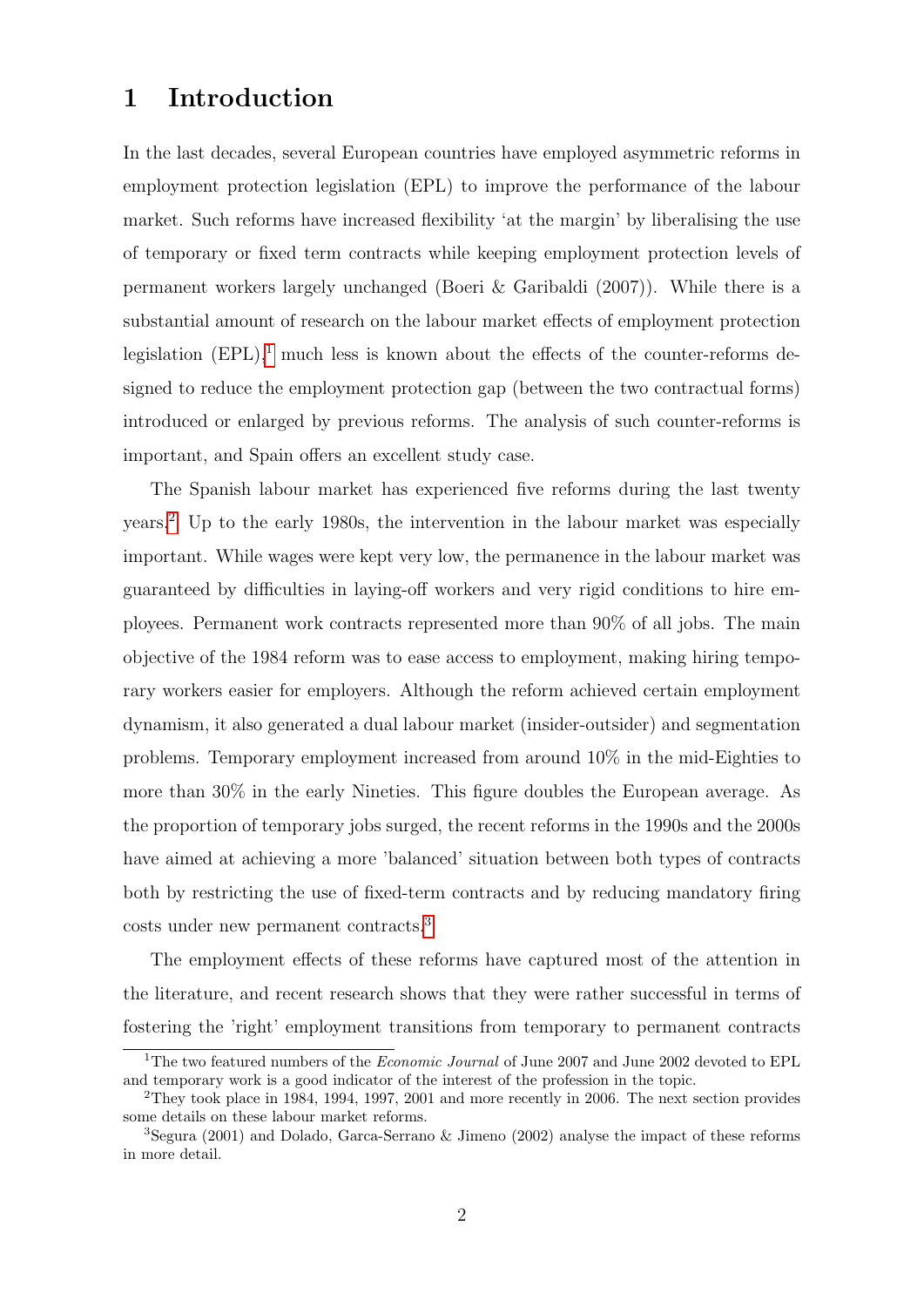$-$ especially the later one of 1997.  $4$  As a consequence, the share of temporary employment declined from 35.4% in 1995 to 32% in 2001.

Such reforms are also likely to have a bearing on wage levels –as well as on wage instability, possibly reducing wage mobility during the period analysed. Notwithstanding, the wage effects of these reforms have not received much attention at all. In this paper, we try to bridge this gap and investigate the consequences of the 1997 labour market reform on Spanish male wage levels –and leave the study of the effects on wage stability for future work.

The impact on average wages of increases in the proportion of permanent jobs (with stricter EPL) is ambiguous. The bargaining hypothesis (Nickell  $\&$  Andrews (1983)) argues that job security and wages are complements because of union bargaining power; workers on permanent contracts are also likely to be more productive since on average they report higher job satisfaction, accumulate more specific human capital and enjoy longer seniority (A. Booth  $\&$  Frank (2002)). Other models, however, predict the opposite relationship. Standard competitive labour market models that view employment protection as mandatory employment benefits, predict a wage fall to cover the cost of the benefit, provided the mandate is efficient (Lazear  $(1990)$ ). <sup>[5](#page-2-1)</sup> Wages ought to fall also, in accordance to Rosen's (1986) theory of equalizing differences, which views job protection and wages as substitutes.

Empirical research, however, finds consistent evidence of positive earnings differentials in favor of permanent workers (Jimeno & Toharia (1993), Bentolila & Dolado (1994), De la Rica & Felgueroso (2003), De la Rica (2004)), mostly accounted for by differences in characteristics (Davia & Hernanz (2004)).

However, the overall average impact is not the effect we seek to unveil in this paper. We are interested in the incidence of the reform *per se*, which is bound to depend on the policy instruments used to implement it, i.e payroll tax and firing costs. Section 3 uses a simple matching model (Pissarides (2000)) to gain some theoretical insights on the behaviour of wages, as this two policy instruments come into play.

<span id="page-2-0"></span><sup>4</sup>See Dolado et al. (2002), Kugler, Jimeno & Hernanz (2002) and Guell-Rotllan & Petrongolo  $(2000).$ 

<span id="page-2-1"></span><sup>&</sup>lt;sup>5</sup>Inefficient mandatory dismissal protection –i.e. when workers value dismissal protection at less than its marginal cost of provision– may decrease or increase labour productivity, thus having an ambiguous effect on wages. Decreasing labour productivity may come from the retention of unproductive workers who do not want to separate from the firm due to (perceptions of) reduced termination benefits, while the capital deepening which may derive from such retention may raise labour productivity.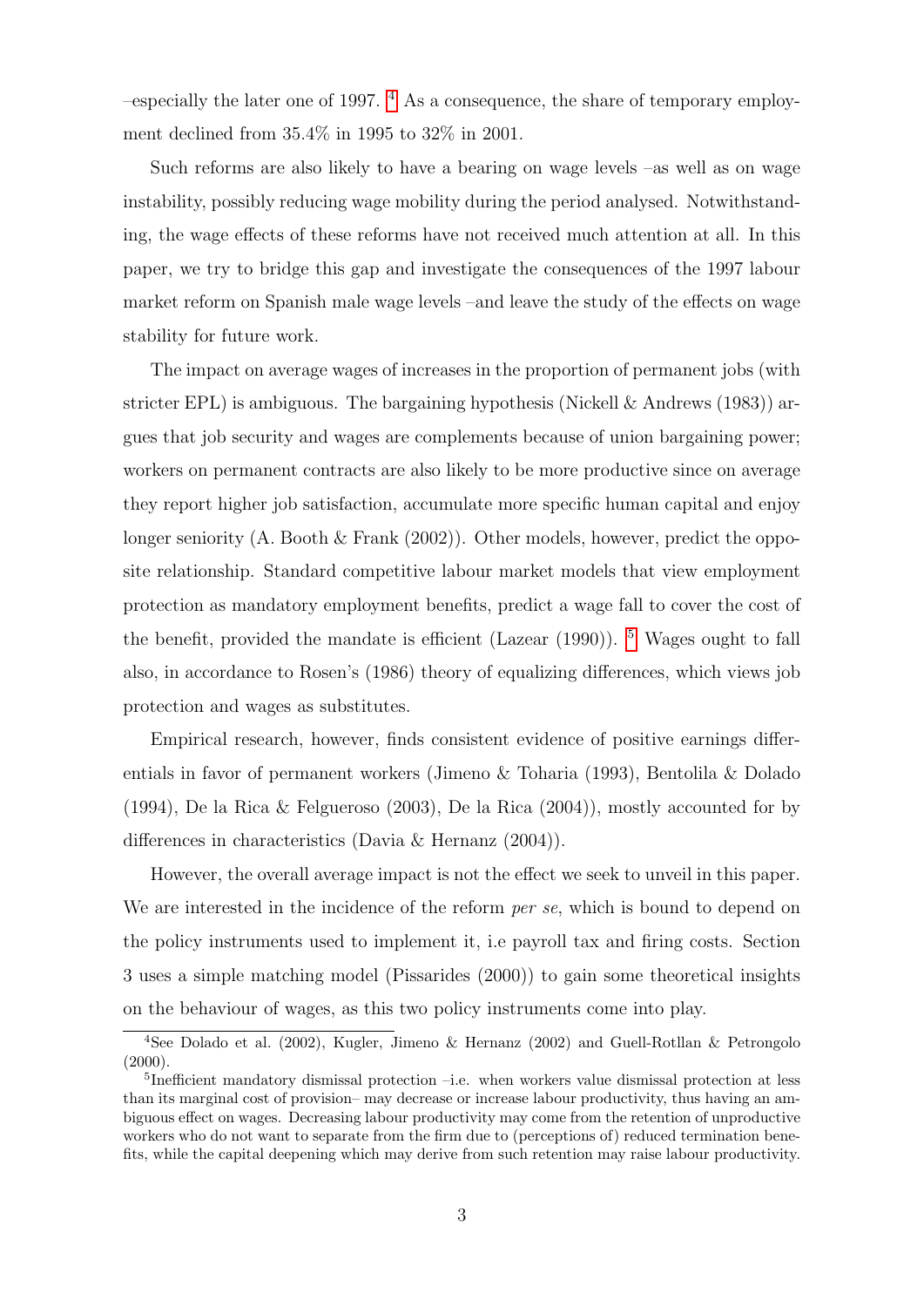Since the reform applied only to certain age groups, we follow Kugler et al. (2002) and use a natural experiment research design to identify the impact of the 1997 reform on earnings levels<sup>[6](#page-3-0)</sup>. We use the eight waves of the Spanish component of the European Community Household Panel (ECHP). Overall, our evidence suggests that the reform had rather limited impact on earnings. Actually, only young men entering employment from unemployment experience a positive effect on earnings because of the reform.

The rest of the paper is structured as follows. The next section describes the institutional framework and the Spanish labour market reforms and Section 3 accommodates the relevant and salient features of those reforms into a very simple matching model. Section 4 explains the natural experiment research design used to evaluate the impact of the 1997 reform, while Section 5 describes the data and our methodological decisions. Section 6 presents the main empirical results. Finally, section 7, summarises the main findings and suggests the future research agenda.

## 2 The Spanish Labour Market Reform

From an institutional point of view, the Spanish labour market has experienced five reforms during the last twenty years (in 1984, 1994, 1997, 2001 and more recently in 2006). Up to the early 1980s, permanent work contracts -open-ended contracts subject to mandatory severance payments- accounted for more than 90% of all contracts, with the remaining temporary contracts applying mainly to seasonal jobs, e.g. in agriculture or tourism. In 1984, with an unemployment rate of 20.1%, the Spanish government tried to implement a significant change in the Employment Protection Legislation (EPL) by liberalising temporary contracts in two main respects: first, their use was extended to all types of jobs; and second, they entailed much lower dismissal costs than regular permanent contracts. Although the reform achieved certain employment dynamism, it also generated a dual labour market (insider-outsider) and segmentation problems between unstable low-paying jobs and stable high-paying jobs. Temporary

<span id="page-3-0"></span> ${}^{6}$ Kugler et al. (2002) set up a natural experiment research design to assess the impact of the 1997 reform on permanent employment. The use of natural experiments to evaluate treatment effects in the absence of truly experimental data has gained wide acceptance in social sciences. Simple comparisons of pre-treatment and post-treatment outcomes for those individuals exposed to a treatment are likely to be contaminated by temporal trends in the outcome variable or by the effect of events, other then the treatment, that occurred between both periods. However, when only a fraction of the population is exposed to the treatment, an untreated comparison group can be used to identify temporal variation in the outcome that is not due to treatment exposure.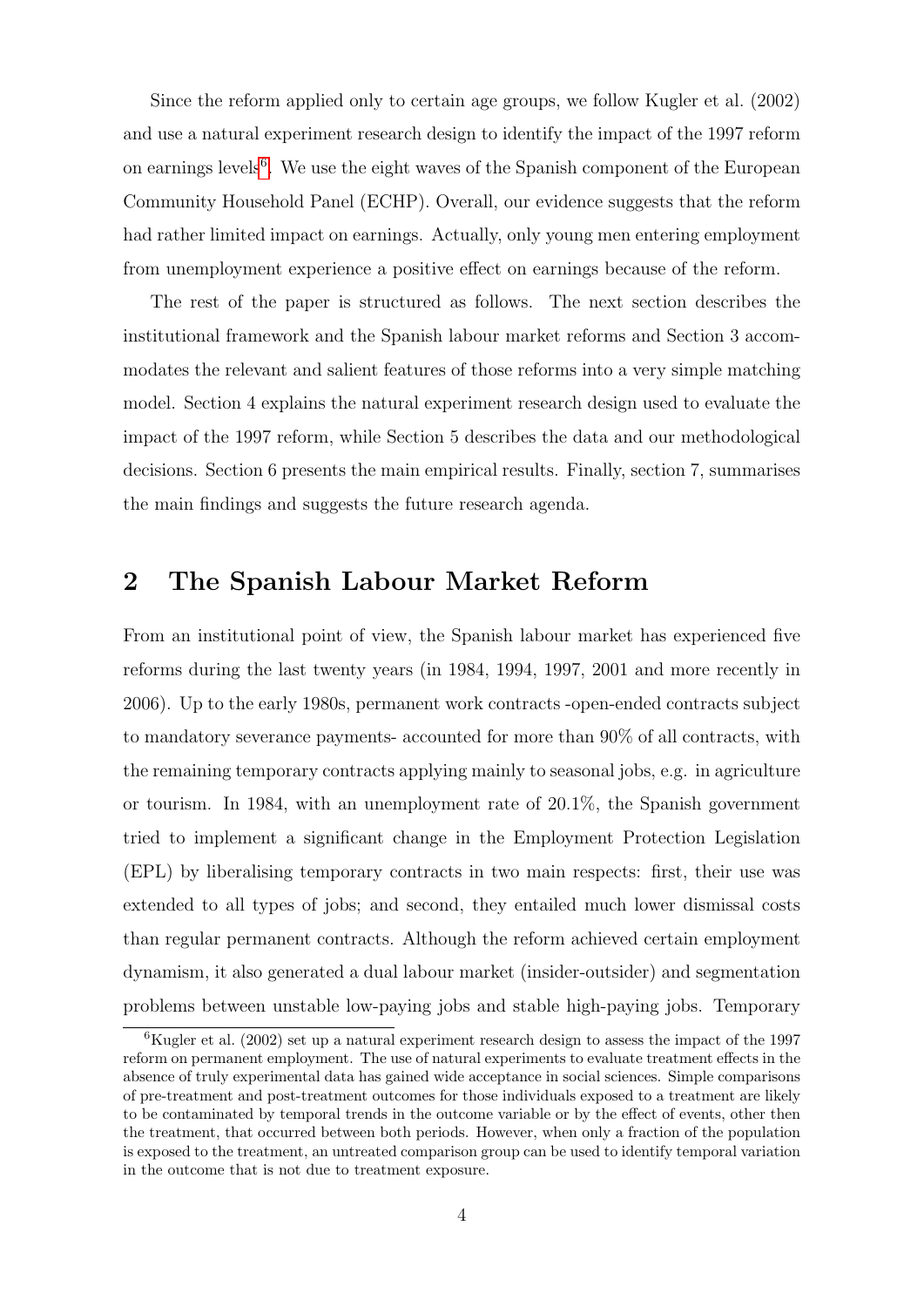employment increased from around 10% in the mid-Eighties to more than 30% in the early Nineties. This figure doubles the European average<sup>[7](#page-4-0)</sup>.

Between 1985 and 1994, over 95% of all new hires were employed through temporary contracts and the conversion rate from temporary to permanent contracts after 1984 was only around  $10\%$ <sup>[8](#page-4-1)</sup>

Temporary employment becomes a new and increasing concern, and in the 1990s, the reforms aim at reducing the incidence of temporary employment by partly undoing the liberalisation introduced in 1984. The new regulations introduced with the 1994 reform restrict the usage of fixed-term temporary contracts to seasonal jobs<sup>[9](#page-4-2)</sup> and try to reduce dismissal costs for permanent contracts by relaxing the conditions for 'fair' dismissals of workers under permanent contracts. In particular, the definition of fair dismissal was widened by including additional "economic reasons" for dismissals. In practice, however, not much changed: employers continued to hire workers under temporary contracts for all type of jobs -and not just for seasonal jobs-, and judges did not change their criteria or behaviour when appraising dismissals, despite the new regulations<sup>[10](#page-4-3)</sup>.

The very limited success of the 1994 reform led to a new reform in 1997, which was eventually extended in 2001. As with the 1994 reform, the main objective of the 1997 and 2001 reforms was to reduce the use of temporary contracts. In 1997, the employers organisation (CEOE) and the two major unions (UGT and CC.OO) reached an agreement to reform the system of work contracts and the structure of collective bargaining. As shown in Table 1, the 1997 reform reduced dismissal costs for unfair dismissals by about 25% and lowered payroll taxes between 40% and 90% for newly signed permanent contracts and for conversions of temporary into permanent contracts after the second quarter of 1997 for certain groups<sup>[11](#page-4-4)</sup>. In principle, the 1997

<span id="page-4-0"></span><sup>&</sup>lt;sup>7</sup>A clear sign that employers took full advantage of the newly available flexibility device is that a large fraction of temporary workers have been hired under fixed-term contracts while other types of temporary contracts (probationary, seasonal, etc.), which are more representative in other European labour markets, have remained relatively unimportant.

<span id="page-4-2"></span><span id="page-4-1"></span><sup>8</sup>See Guell-Rotllan & Petrongolo (2000).

<sup>&</sup>lt;sup>9</sup>In the case of workers over 45 years of age, temporary contracts could be continued to be used for all types of jobs and not only for seasonal jobs until 1995. After 1995, however, the use of temporary contracts for the over 45 age group, as for the rest of the workers, was limited to seasonal jobs.

<span id="page-4-3"></span> $10$ In particular, dismissals under "economic reasons" continued to be granted mainly when there was agreement between employers and workers and labour courts continued to rule most dismissals as unfair.

<span id="page-4-4"></span><sup>&</sup>lt;sup>11</sup>These groups are: unemployed workers under 30 years of age, over 45 years of age, workers over 45 years holding a temporary contract, the long-term unemployed, women under-represented in their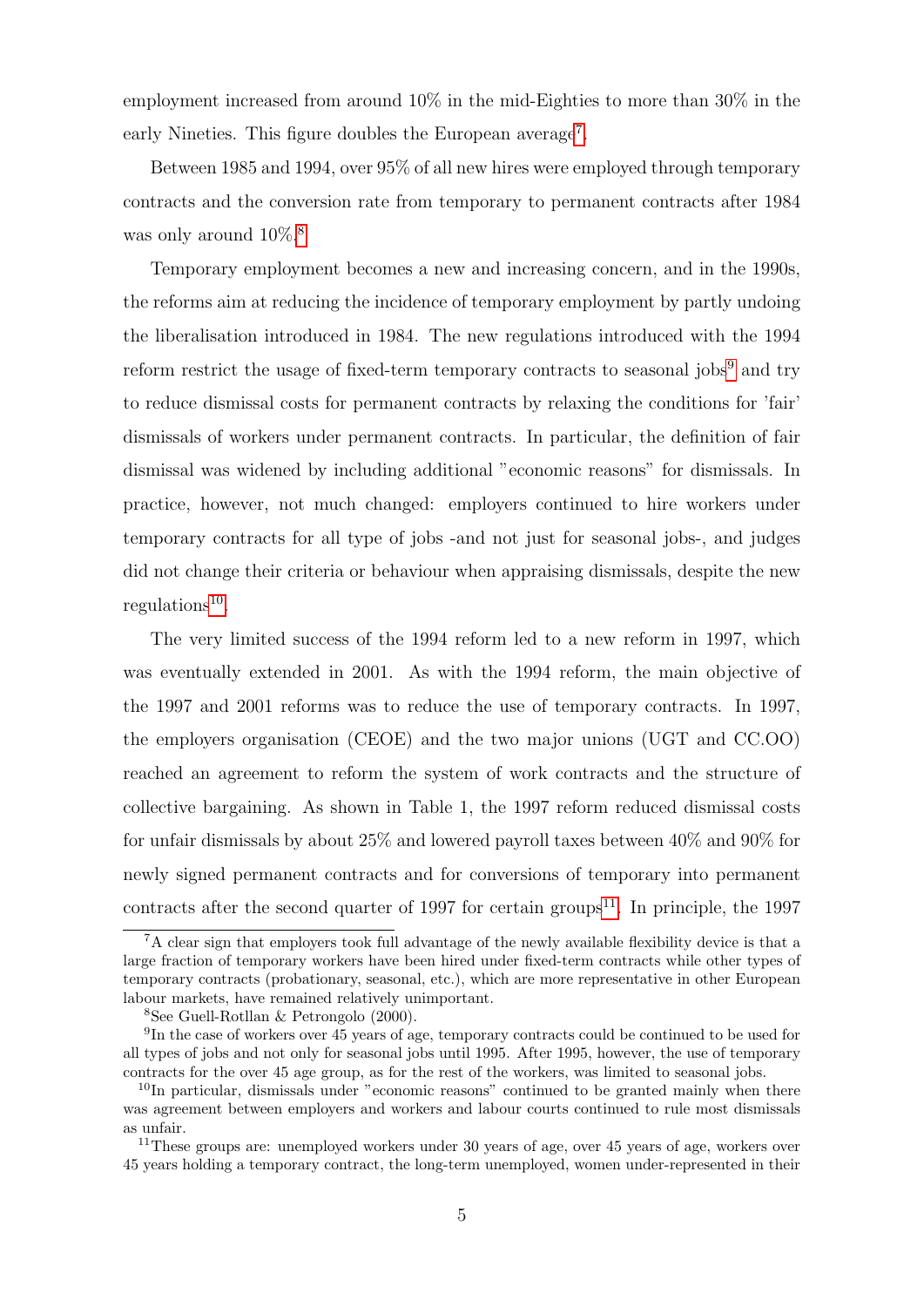reform envisaged the new contract to be in effect for a period of four years. In 2001, however, when the new permanent contracts were supposed to expire, fearing that their elimination would exert a negative effect on job creation, the government allowed them to remain in effect and extended their use to hire other groups of workers. That is, the 1990s and 2001 reforms could be considered counter-reforms as they purposed to reduce the temporality in the labour market generated by the 1984 reform.

We analyse the income effects of the 1997 reform because the design of the reform invites to set up a natural experiment research design to identify the effects of the reform. More precisely, the new regulations affected dismissal costs and payroll taxes differently for given population groups: younger and older workers, the long-term unemployed, women under-represented in their occupations and disabled workers.

## 3 A simple framework

This section uses a simple theoretical framework put forth by Kugler et al. (2002) to illustrate the effects on wages of reductions in payroll taxes and firing costs for permanent contracts, as implemented by the 1997 reform. As in recent contributions, we use a stripped-down version of the Diamond-Mortensen-Pissarides equilibrium unemployment model (Mortensen & Pissarides (1994); Pissarides (2000)), where firms create and fill vacancies using temporary and permanent contracts.

Firms are risk-neutral value maximizers. Positions can be created at cost c, and filled with temporary or permanent contracts, according to matching technology that has 'workers waiting at the gate' –i.e. positions can be filled instantaneously from a pool of unemployed workers. In accordance to the share of fixed term contracts in new hires for Spain –persistently over 90% for the last twenty years–, we assume that all vacancies are initially filled with temporary contracts. Productivity of a job-worker pair is match specific, but depends on the type of contract. Productivity may change because both types of jobs are exposed to productivity shocks with instantaneous probability s. Temporary or 'entry-level' jobs show constant productivity,  $p_0$ , while the productivity level of permanent jobs is drawn from a distribution with cumulative distribution function  $H(p)$ , whose expected value is  $E(p)$ . After a shock, the new

occupations, and disabled workers.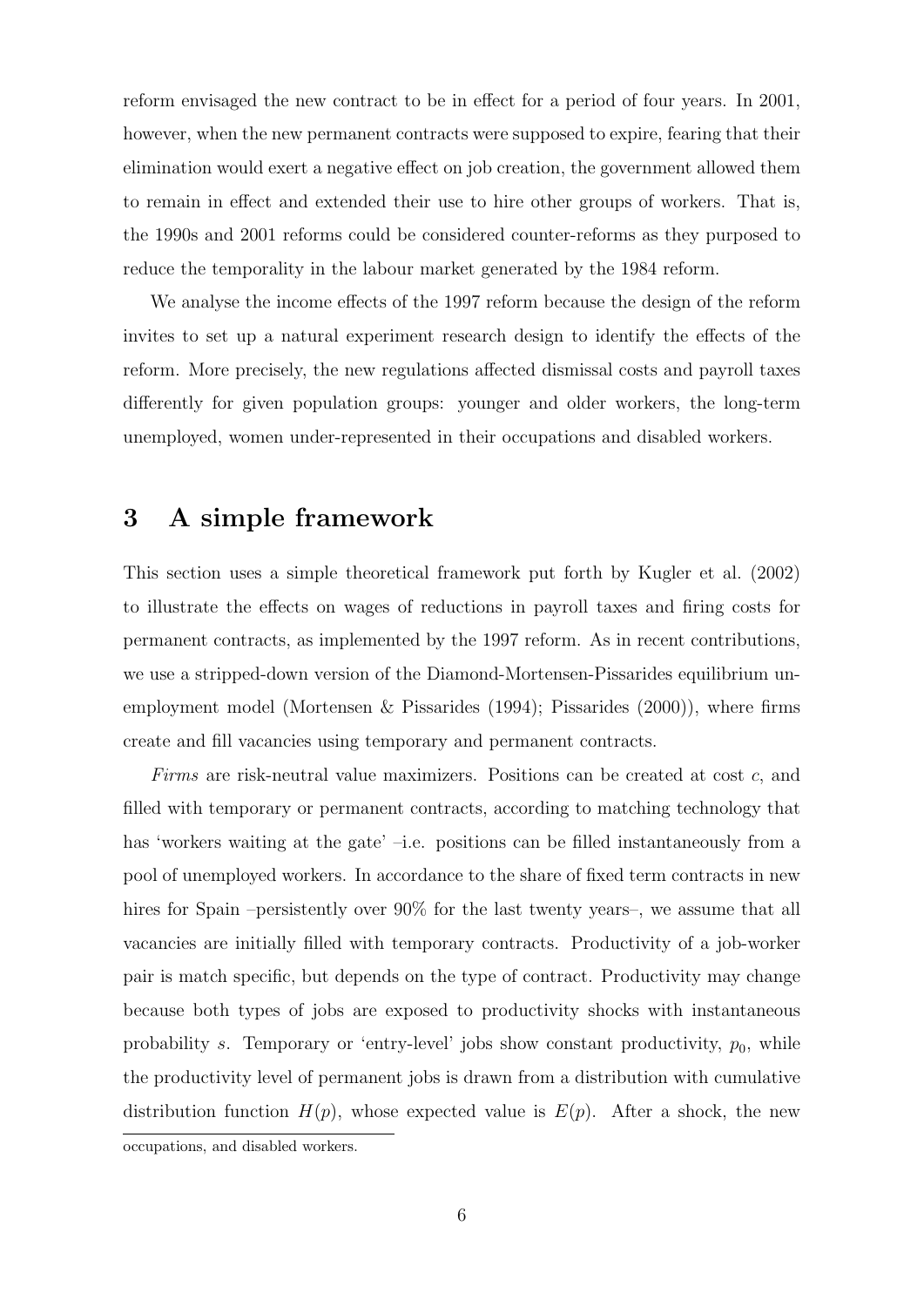level of productivity is also drawn from the same distribution  $H(p)$ . Temporary jobs may be converted into permanent jobs provided the productivity level of the worker exceeds a productivity threshold  $p_c$ ; otherwise workers are dismissed, and the job is filled again with a temporary contract. Permanent workers may also be dismissed if the new productivity level after a productivity shock is smaller than  $p_r$ .

Central to our model, firms are obliged to pay firing cost  $F$  if a permanent worker is dismissed. Dismissal of transitory workers or separations due to retirement are not subject to firing costs.<sup>[12](#page-6-0)</sup> Both permanent and transitory contracts are subject to payroll (proportional) taxes, with tax rate  $t$ . Hence, the net return of a job is  $[p - w(1 - t)]$ , where w is the wage. Finally, the interest rate relevant to the firm is r.

The expected value of profits from a permanent job,  $J^P(p)$ , is given by the following Bellman equation

$$
rJ^{P}(p) = [p - (1-t) w (p)] + sE (J^{P}(p') - J^{P}(p) | p' \ge p_r) + s (J^{T}(p_0) - J^{P}(p) - F) H(p_r).
$$

As we just pointed out, the first term on the right gives the flow profit of the job. The second term reflects the expected change in the value of the job if the worker is retained in the permanent job, while the third term gives the value of the job if the permanent worker is dismissed and the firm hires a new worker with 'entry-level' productivity  $p_0$ .

Similarly, the expected value of profits from a permanent job,  $J^T(p_0)$ , is given by

$$
rJ^{T}(p_{0}) = [p_{0} - (1-t) w (p_{0})] + sE (J^{P}(p') - J^{T}(p_{0}) | p' \geq p_{c}).
$$

The second term reflects the change in the value if the temporary job turns into a permanent job, as a result of a new productivity level  $p'$ .

Workers are also assumed risk-neutral, receive wages that depend on their productivity level,  $w(p)$ , and have a discount rate r. Dismissed workers<sup>[13](#page-6-1)</sup> and those who separate from a temporary job become unemployed. The value of being unemployed is normalised to zero. Recall that unemployed workers only find new employment in

<span id="page-6-0"></span><sup>&</sup>lt;sup>12</sup>Allowing for firing costs for separations due to dismissal of workers holding transitory contracts would introduce an additional parameter to our model, but not change anything of substance Recall that our interest is to predict whether, and in what direction, wages change as a result of a fall in firing costs for permanent contracts only.

<span id="page-6-1"></span><sup>&</sup>lt;sup>13</sup>Recall that only permanent workers can be laid off, since temporary jobs display constant productivity,  $p_0$ .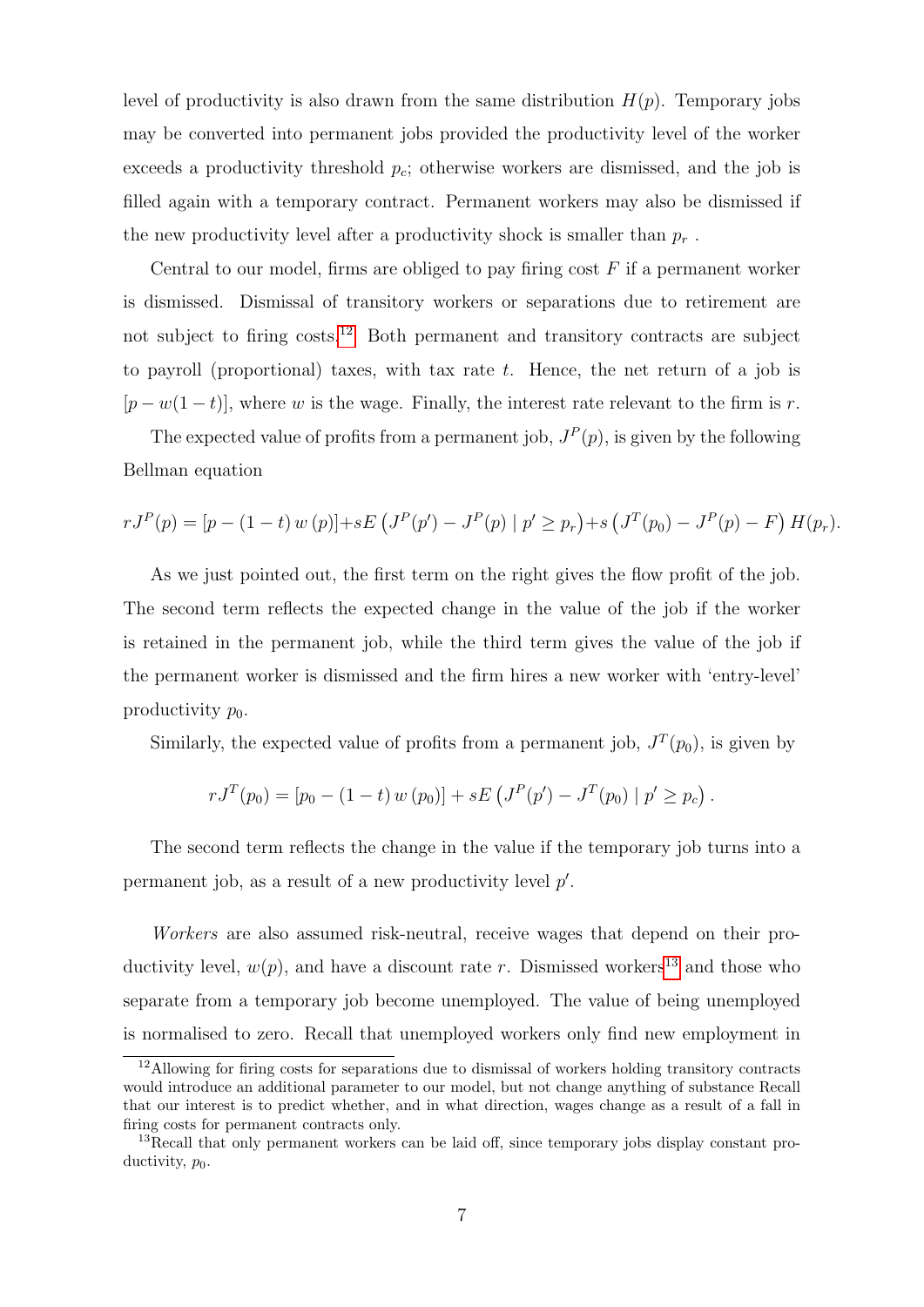temporary jobs, which they do with probability  $x = h/u$ , with h being the flow of hires and u the unemployment rate. The labour force is normalised to 1.

The value to a worker being employed in a permanent job,  $W^P(p)$ , is given by

$$
rW^{P}(p) = w(p) + sE(W^{P}(p') - W^{P}(p) | p' \ge p_r) + s(U - W^{P}(p)) H(p_r).
$$

The first term on the right is the wage the worker receives with 'entry-level' productivity  $p_0$ . The second term reflects the expected change in value if the worker is retained in the permanent job, while the third term gives the loss in value if the worker is laid off.

The value to a temporary employee,  $W^T(p_0)$ , is given by

$$
rW^{T}(p_{0}) = w(p_{0}) + sE(W^{P}(p') - W^{T}(p_{0}) | p' \geq p_{c}) + s(U - W^{T}(p_{0})) H(p_{c}).
$$

The first term on the right is the wage the worker receives with 'entry-level' productivity  $p_0$ . The second term reflects the expected change in value if the temporary contract is converted to a permanent one, while the third term gives the loss in value if the worker enters unemployment upon termination of the temporary contract.

Finally, the value for an unemployed worker,  $U$ , is given by

$$
rU = x\left(W^T(p_0) - U\right).
$$

Wages in both types of jobs are set by symmetric Nash bargaining, with continuous renegotiation. The Nash bargaining condition for temporary jobs equals the losses incurred by firms and workers from terminating a temporary job and not convert it to a permanent job.

$$
J^T(p_0) - c = W^T(p_0) - U
$$

The term on the left reflects that the firm will have to create a new temporary job, and according to the free entry condition the value of such new job must equal the cost of creating it, c. The term on the right gives the change in vlaue for the worker who enters unemployment from the temporary job.

Similarly, the Nash bargaining condition for permanent jobs equals the losses incurred by firms and workers from terminating a permanent job.

$$
J^{P}(p) - J^{T}(p_0) + F = W^{P}(p) - U
$$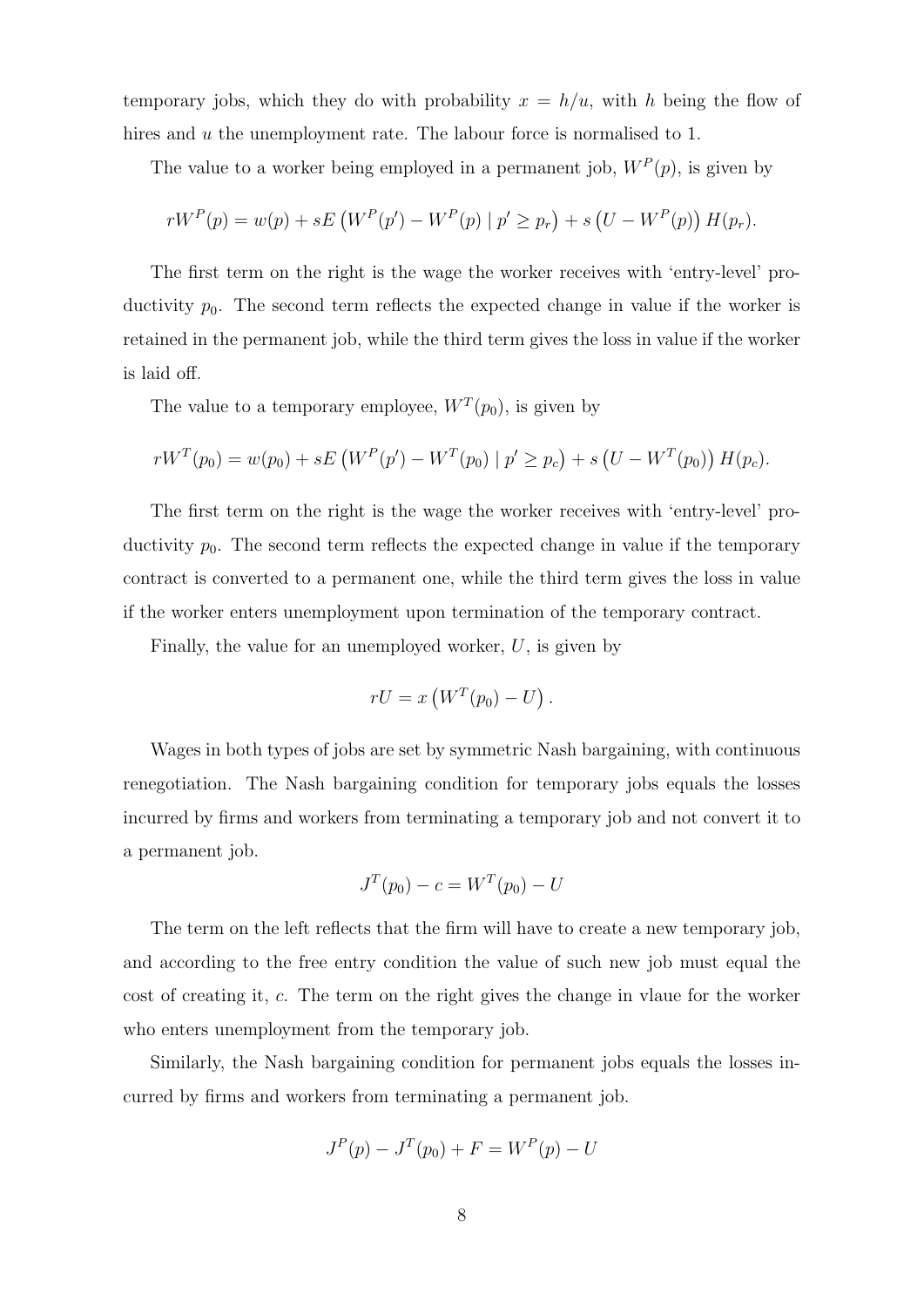The term on the left reflects that the firm will have to create a new temporary job and also pay the firing costs. The term on the right gives the change in vlaue for the worker who enters unemployment from the permanent job.

Now, permanent wages are given by

$$
w(p) = \frac{p - r(c - F)}{2 + t}
$$

from where it is immediate to see that firing costs and payroll taxes have offseting effects on permanent wages. While wages increase with firing costs ( $\frac{\partial w(p)}{\partial F} > 0$ ), they fall with payroll taxes ( $\frac{\partial w(p)}{\partial t} < 0$ ). Therefore, the final effect of the 1997 reform on permanent wages is entirely an empirical question.

## 4 Identification strategy

We use the evaluation literature to assess the impact of the 1997 Labour Market Reform on earnings. As it is traditional in this literature, the programme analysed is called "treatment". Then, the group that receives the treatment (i.e. being targeted by the programme) is termed "treated group", while the comparison group –which remains unaffected by the programme– is the "control group".

In particular, Spain's 1997 labour market reform marks a sharp change for some groups (i.e. young workers, older workers, the long-term unemployed, women underrepresented in their occupations, and disabled workers), while leaving other groups unaffected. As in Kugler et al. (2002), we exploit such differential treatment by age groups to set up a natural experiment research design and assess the impact of the 1997 reform on wages. That is, we shall compare treated groups (unemployed workers under 30 and over 45 years of age, temporary workers under 45 years) with the control group (middle-aged unemployed workers, over 45 years temporary workers) before and after the 1997 reform by means of the Difference in Differences estimator.

We also employ the simpler Before and After estimator to illustrate other relevant aspects of the reform and gain some intuition about the causal effects.

### 4.1 Before and After

The Before and After estimator (BA) takes the difference in mean outcome for the group of treated individuals before and after the treatment occurs. Thus, this estimator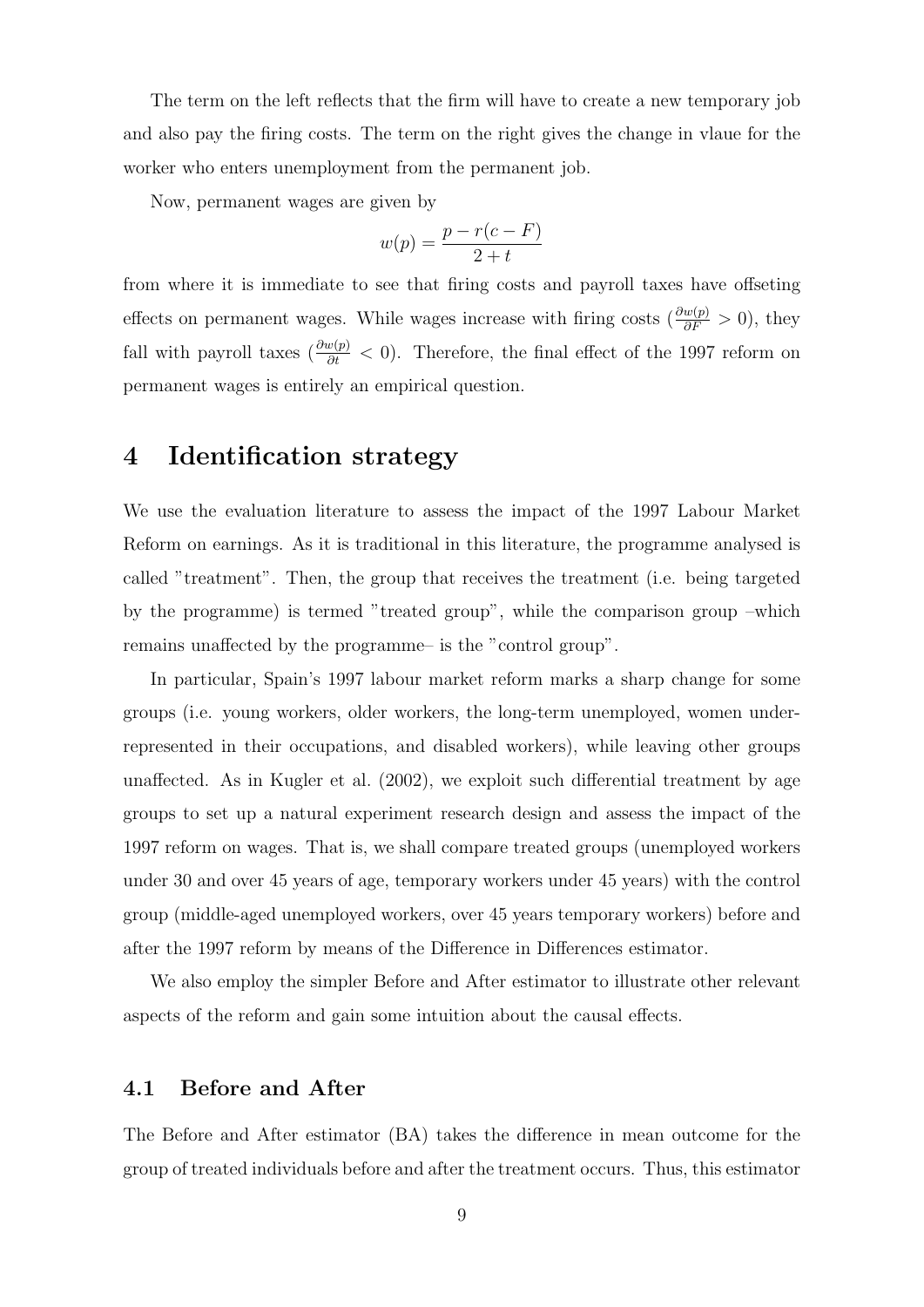is not very demanding on the data (it requires only to observe the treated group before and after the treatment) but builds on a set of rather strong assumptions to identify the effect of the programme –see below.

Let  $W_0(i, t)$  be the earnings that individual i would earn at time t had she not been affected by the treatment, and  $W_1(i, t)$  the earnings that individual i would obtain at time  $t$  had she received the treatment. Suppose that the policy (treatment) is implemented at the begining of  $t = 1$ . Then, the real effect of the treatment on earnings of individual i is defined as  $[W_1(i, 1) - W_0(i, 1)]$ , which cannot be identified since the counterfactual  $W_0(i, 1)$  cannot be observed.

However, under some assumptions, i.e. temporal stability (Holland  $(1986)$ )<sup>[14](#page-9-0)</sup>, the average treatment effect on the treated (ATT) can be identified by

$$
\beta_{BA} = E[W(i,t)/X(i,t), t = 1] - E[W(i,t)/X(i,t), t = 0]
$$
\n(1)

We estimate this equation for various treatment groups, such as those obtaining permanent from temporary employment or those making the transition to permanent employment from unemployment (see Tables [5](#page-14-0) and [6\)](#page-15-0).

## 4.2 Difference in Differences

Since temporal stability is typically rejected and only a fraction of the population is affected by the 1997 reform, we also consider the Difference in Differences (DID) estimator. The conventional DID estimator assumes that the average conditional outcome for the treated and control groups would have followed parallel paths over time in absence of the treatment. Letting  $D = 1$  denote individuals belonging to the treated group, and  $D = 0$  to the control (or untreated) group, the temporal stability assumption may be now expressed as:

$$
E[W_0(1) - W_0(0)|X, D = 1] = E[W_0(1) - W_0(0)|X, D = 0]
$$

<span id="page-9-0"></span><sup>&</sup>lt;sup>14</sup>Temporal stability requires that the effect of unobserved heterogeneity, omitted variables, or the changing aggregate labour market conditions on the outcome of interest be nil or constant over time, and that other events contemporaneous to the treatment do not have any bearing on the outcome.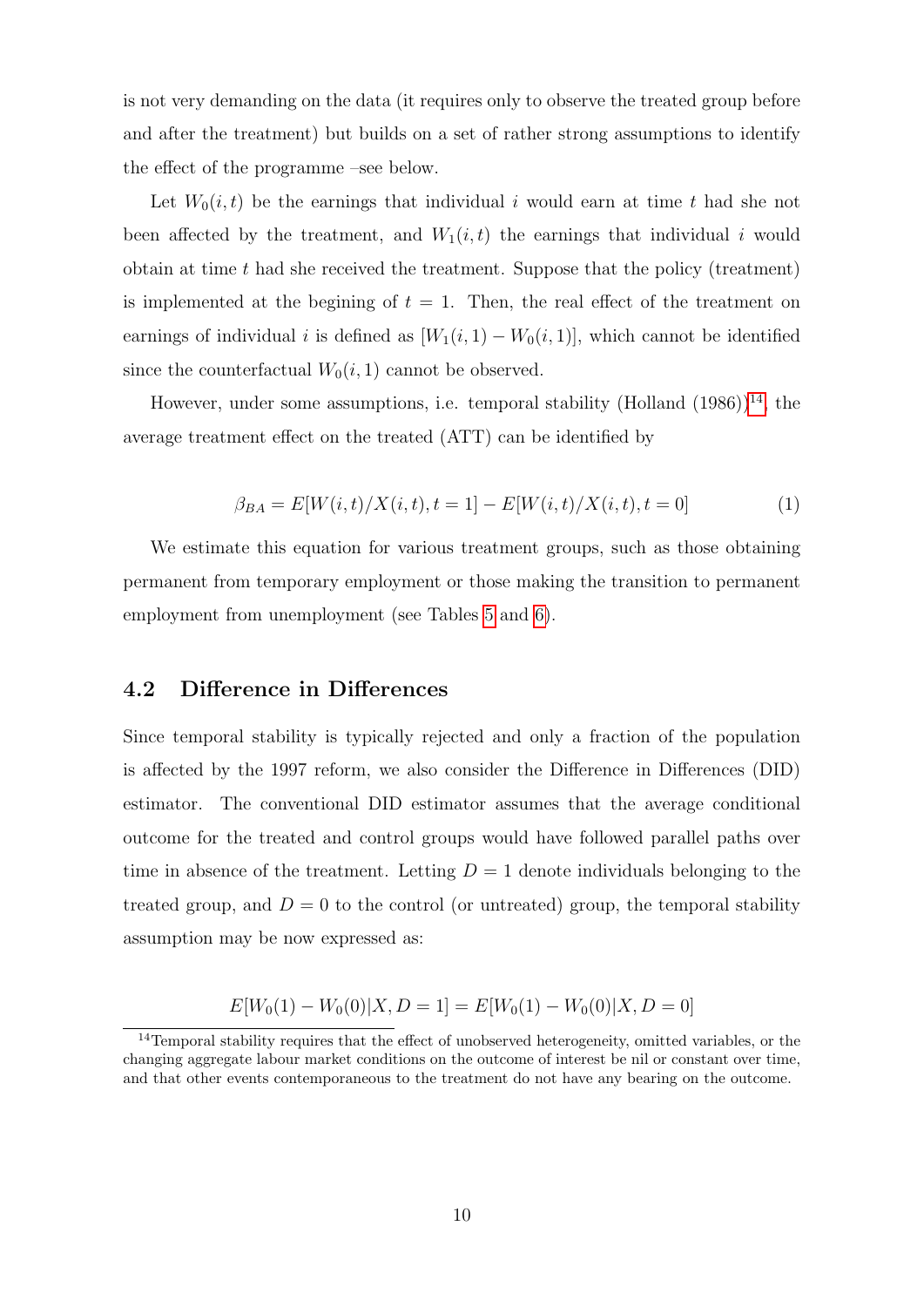and, the estimator that identifies the ATT is given by:

$$
\beta_{DID} = E[W(1)|X, D = 1] - E[W(0)|X, D = 1] - E[W(1)|X, D = 0] - E[W(0)|X, D = 0]
$$
\n(2)

Given the particularities of the 1997 Reform, we focus on two different contrasts by age group (see table [1\)](#page-11-0). First, we asses the impact of reducing dismissal costs and payroll tax for the young (less than 30 years) and the older (over 45) unemployed –here the control group are the middle-aged unemployed. Second, we analyse the earnings effect of the a larger reduction in the payroll tax for the older workers holding a temporary contract –the control group thus being the younger workers who also hold temporary contracts. The latter can be thought of a reform 'at the margin', while the former is definitely a substantial change in provisions  $^{15}$  $^{15}$  $^{15}$ .

The following regression is used to implement the estimation strategy

$$
W_{it} = \alpha_0 + \alpha_1 D_t + \alpha_2 D_i + \alpha_{31} time + \alpha_{32} D_i * time + \beta' D_i * D_t + X' \gamma + \theta_i + \epsilon_{it} \quad (3)
$$

where  $D_i$  is a vector of dummies for treated groups. The variable *time* is a timetrend, so  $\alpha_{31}$  captures the evolution of earnings over time, the impact of macro shocks affecting earnings in both treated and control groups, while  $\alpha_{32}$  allows for different age-group specific slopes. The most important coefficients in this regression are the  $\beta$ s, which represent the treatment effects; that is, capture the effects on earnings of the reform in the years after the reform.

## 5 Data and methodological decisions

We employ the eight waves of the Spanish component of the ECHP, covering the period 1993-2000[16](#page-10-1) .

<span id="page-10-0"></span><sup>&</sup>lt;sup>15</sup>As in Kugler et al. (2002), we only exploit age groups for identification purposes, for other treated groups –the long-term unemployed and women under-represented in certain occupations– may be self-selected.

<span id="page-10-1"></span><sup>&</sup>lt;sup>16</sup>The ECHP is a specially conducted survey and belongs to the ever more complete set of harmonised statistical operations for European Union (EU) countries. ECHP uses fixed panel techniques for 8 annual cycles. The population scope is the private households who live in main family dwellings and the set of people who are members of the household. In the case of Spain, the geographic scope is national with the exception of Ceuta and Melilla. The sample size is 70.000 household in the whole EU and some 8000 in Spain. The collection method is personal and phone interviews. Although the ECHP questionnaires cover the period 1994-2001, our sample period is 1993-2000 because the earnings questions refer to the year prior to the interview.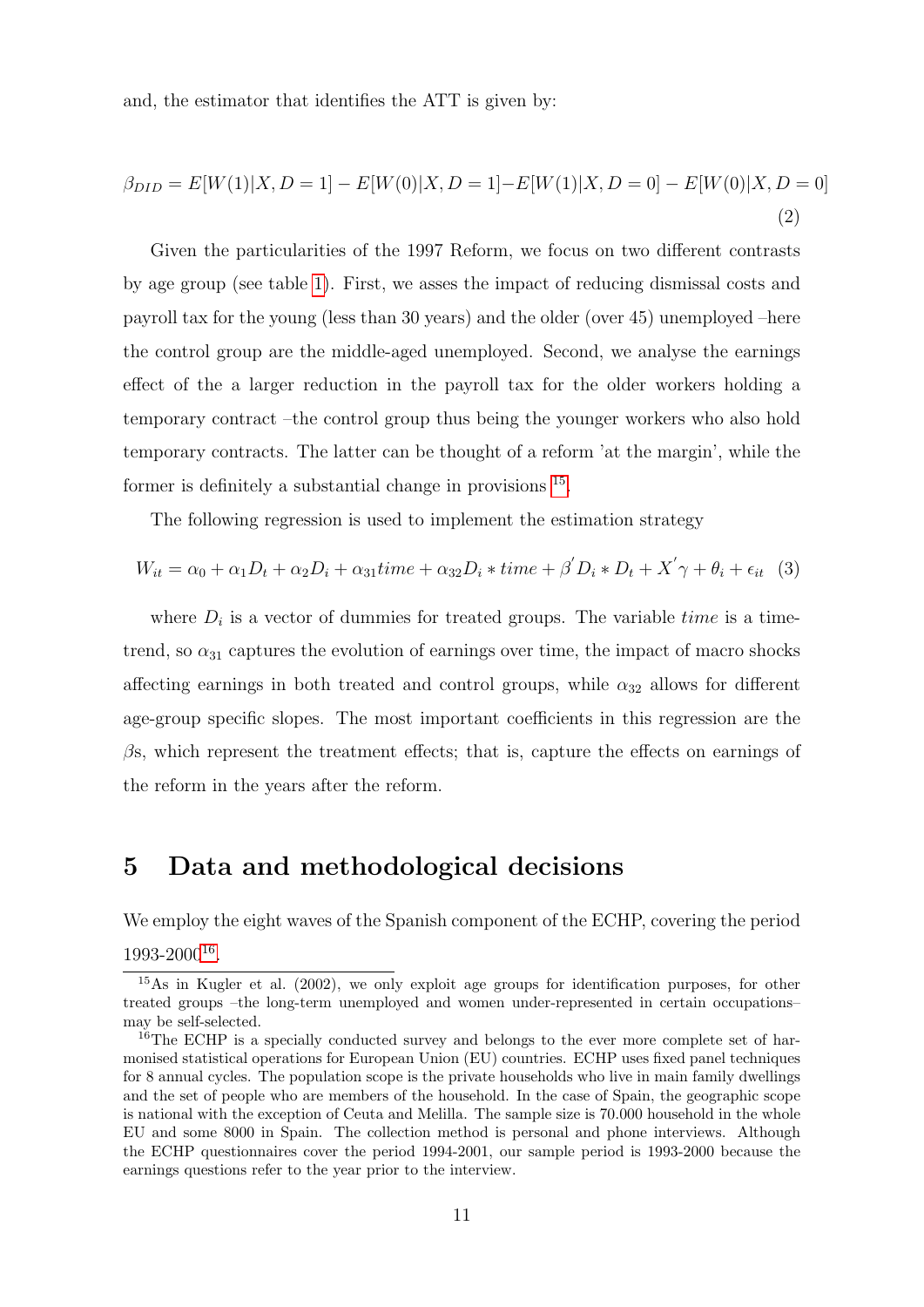#### <span id="page-11-0"></span>Table 1: Principal Changes in Dismissal Cost and Payroll Tax due to the Labour Market Reform of 1997 which permit identification

|                                  |                                                    | Dismissal cost under<br>existing permanent<br>contracts (pre-reform)             | Dismissal cost under<br>new permanent<br>contracts (post-reform)                 | Payroll tax reductions<br>for newly hired workers<br>under permanent<br>contracts after 1997 |  |
|----------------------------------|----------------------------------------------------|----------------------------------------------------------------------------------|----------------------------------------------------------------------------------|----------------------------------------------------------------------------------------------|--|
|                                  |                                                    | <b>Unemployed Workers</b>                                                        |                                                                                  |                                                                                              |  |
| Treated<br>groups                | Young<br>$(<$ 30 years)                            | 45 days' wages per year<br>of seniority with a<br>maximum of 42 months'<br>wages | 33 days' wages per year<br>of seniority with a<br>maximum of 24 months'<br>wages | $40\%$ of employer<br>contribution for 24<br>months                                          |  |
|                                  | Older<br>$($ >45 years $)$                         | 45 days' wages per year<br>of seniority with a<br>maximum of 42 months'<br>wages | 33 days' wages per year<br>of seniority with a<br>maximum of 24 months'<br>wages | $60\%$ of employer<br>contribution for 24<br>months, 50% thereafter                          |  |
| Control<br>group                 | Middle-aged<br>$(30-45 \text{ years})$             | 45 days' wages per year<br>of seniority with a<br>maximum of 42 months'<br>wages | 45 days' wages per year<br>of seniority with a<br>maximum of 42 months'<br>wages | None                                                                                         |  |
| Workers under Temporary contract |                                                    |                                                                                  |                                                                                  |                                                                                              |  |
| Treated<br>group                 | Older<br>$($ >45 years $)$                         | 45 days' wages per year<br>of seniority with a<br>maximum of 42 months'<br>wages | 33 days' wages per year<br>of seniority with a<br>maximum of 24 months'<br>wages | $60\%$ of employer<br>contribution for 24<br>months, 50% thereafter                          |  |
| Control<br>group                 | Young and<br>Middle-aged<br>( <sub>45</sub> years) | 45 days' wages per year<br>of seniority with a<br>maximum of 42 months'<br>wages | 33 days' wages per year<br>of seniority with a<br>maximum of 24 months'<br>wages | $50\%$ of employer<br>contribution for 24<br>months                                          |  |

As most previous studies, we study only men. This allows mitigating issues of endogenous female labour market participation. In particular, the sample is restricted to full-time male employees who reported positive earnings in at least one of the eight waves. Therefore, individuals are allowed to enter the panel at any wave and to reenter the panel if they do exit. Such a sample selection produces an unbalanced panel since not all persons are present for all eight waves. Movements into and out of the earnings sample may be due to unemployment, retirement, mobility to or from self-employment and attrition<sup>[17](#page-11-1)</sup>. We select male workers aged between 21 and 60, so the

<span id="page-11-1"></span><sup>&</sup>lt;sup>17</sup>Attrition is typically a problem with panel data; members of the original sample are lost at successive interviews, causing the panel to decline in size and, quite possibly, to became unrepresentative. The incompleteness of the panel data may be due to a variety of reasons: people may refuse cooperation, households may not be located due to unnotified change of residence, or may split up losing subsequent track of some original household members.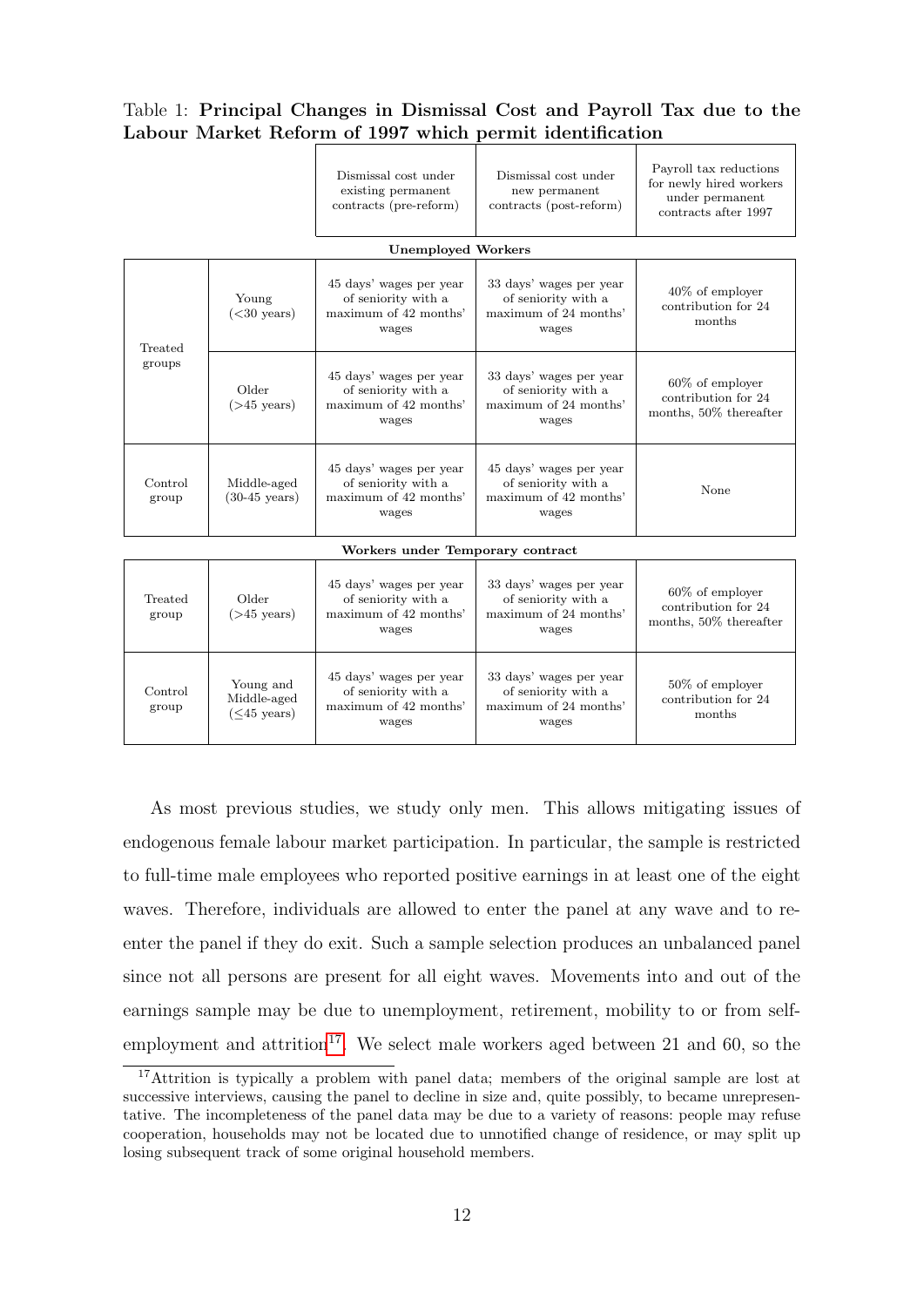chosen age range selects out the extremes of the earnings life cycle. The final sample consists of 5,268 individuals and a total of 20,605 individual-year observations.

The earnings measure is the log of the gross annual earnings or salary, deflated by the consumer price index.

Table [2](#page-12-0) provides summary statistics by relevant age group of our sample. Descriptive statistics are presented for the period before and after the 1997 Reform. The last three rows suggest that the probability of getting a permanent contract or to make a transition from temporary to permanent employment might have increased after the reform. In the next section we investigate whether such figures can be taken at face value or, on the contrary, are rather misleading.

| Variable                            | Age<30 |       | Age $30-45$ |       | Age>45 |       |
|-------------------------------------|--------|-------|-------------|-------|--------|-------|
|                                     | Pre    | Post  | Pre         | Post  | Pre    | Post  |
| Log earnings                        | 9,129  | 9,232 | 9,687       | 9,675 | 9,816  | 9,86  |
| Age                                 | 25,64  | 25,51 | 36,78       | 36,42 | 51,27  | 51,17 |
| % Married                           | 30,00  | 25,00 | 80,09       | 76,14 | 91,53  | 88,79 |
| % No Education                      | 2,18   | 0,89  | 2,58        | 1,72  | 12,07  | 8,75  |
| % Primary Education                 | 14,63  | 8,00  | 22,17       | 13,24 | 41,97  | 37,02 |
| % Secondary and Technical Education | 75,28  | 77,06 | 55,92       | 66,00 | 27,86  | 34,75 |
| % University Education              | 7,92   | 14,06 | 19,32       | 19,03 | 18,10  | 19,48 |
| % with Permanent Contract           | 41,89  | 51,28 | 73,54       | 74,69 | 81,93  | 83,81 |
| % with Transitory Contract          | 58,11  | 48,67 | 26,46       | 25,28 | 18,07  | 16,19 |
| % with Transition from Temp to Perm | 6,19   | 10,33 | 3,38        | 4,59  | 1,69   | 4,74  |
| N                                   | 3070   | 1800  | 6153        | 3315  | 4027   | 2069  |

<span id="page-12-0"></span>Table 2: Descriptive Statistics by Age Group, Pre- and Post-Reform

## 6 Estimated Effects of the 1997 Reform

This section presents the results of the implementation of the identification strategy discussed above. Table [3](#page-13-0) reports fixed effects estimates of the earnings effect of the reform on men who have been unemployed at least once. The results in column (1) show a large and statistically significant increase in average earnings for young relative to middle-aged unemployed workers after the 1997 reform, but insignificant effects for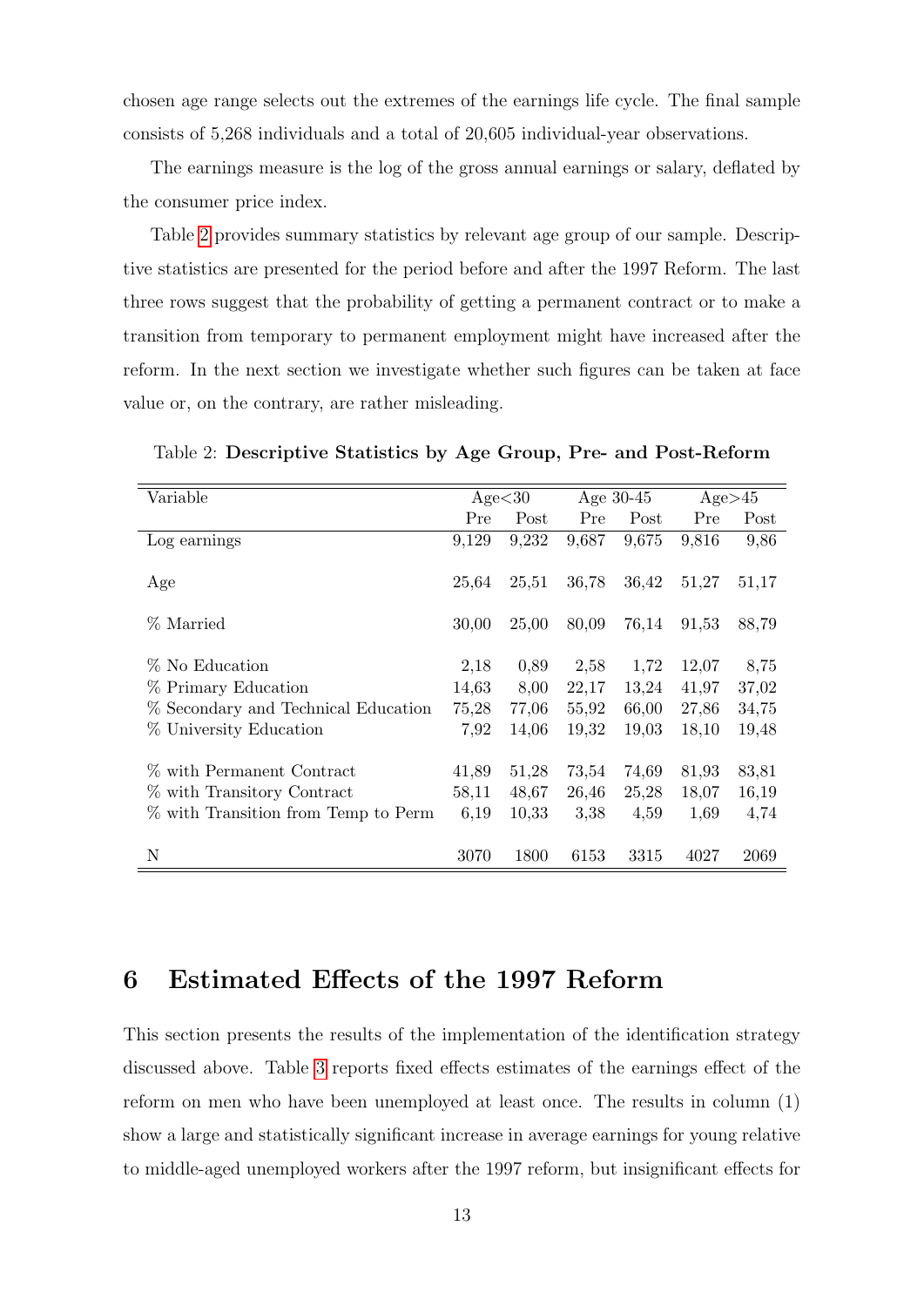older unemployed men<sup>[18](#page-13-1)</sup>. More precisely, young unemployed workers experienced an 8% earnings increase during the reform period relative to their middle-aged counterpart. Thus, our first important finding is that the reform had an overall positive effect on average earnings for the young unemployed but not for the older ones.

The estimates in column (2) suggest that such positive effect on young unemployed may be due to the impact the reform had on men who signed new (post-reform) permanent contracts (at t) transiting from unemployment (at  $t-1$ ). Notice that such effect is absent for the older group. As expected, it is also nil for those transiting from unemployment to temporary employment, as the reform did not target such transitions. Such differential incidence on the age groups parallels the employment effects (increase in the transition probabilities from unemployment to permanent employment) found by Kugler et al. (2002) and Mendez (2005).

<span id="page-13-0"></span>

|                                  | Ever       | Unemployed to     | Unemployed to     |
|----------------------------------|------------|-------------------|-------------------|
|                                  | Unemployed | Permanent         | Temporary         |
|                                  | (1)        | $\left( 2\right)$ | $\left( 3\right)$ |
| Age < 30                         | $-0.251**$ | $-0.222**$        | $-0.244**$        |
| Age $> 45$                       | 0.008      | 0.055             | 0.104             |
| $(Age < 30)$ <sup>*</sup> Reform | $0.088**$  | $0.117*$          | $-0.001$          |
| $(Age > 45)$ <sup>*</sup> Reform | $-0.051$   | 0.028             | 0.056             |
|                                  |            |                   |                   |
| N                                | 14050      | 4523              | 5546              |

Table 3: Effects of the Reform on Earnings Levels for Unemployed

As pointed out above, the main goal of the reform was to lower the incidence of temporary employment. Thus, the reform promoted temporary to permanent employment transitions for all age groups by lowering dismissal costs and reducing payroll taxes. The somewhat larger reduction in payroll taxes for men aged over 45 years permits identification. How did the earnings of this group change as a consequence of the reform, relative to younger men under temporary contracts? The statistically insignificant estimates of the interaction term in Table [4](#page-14-1) suggest that the reform appears to have no effect on older workers under temporary contracts, i.e. the larger payroll tax reductions did not bear any effect on the earnings of our treated group.

Notes: \* denotes statistically significant at 10% and \*\* at 5%. Coefficients from fixed effect panel regressions. Control group is unemployed aged 30-45 years.

<span id="page-13-1"></span><sup>18</sup>Reported standard errors are Huber-White.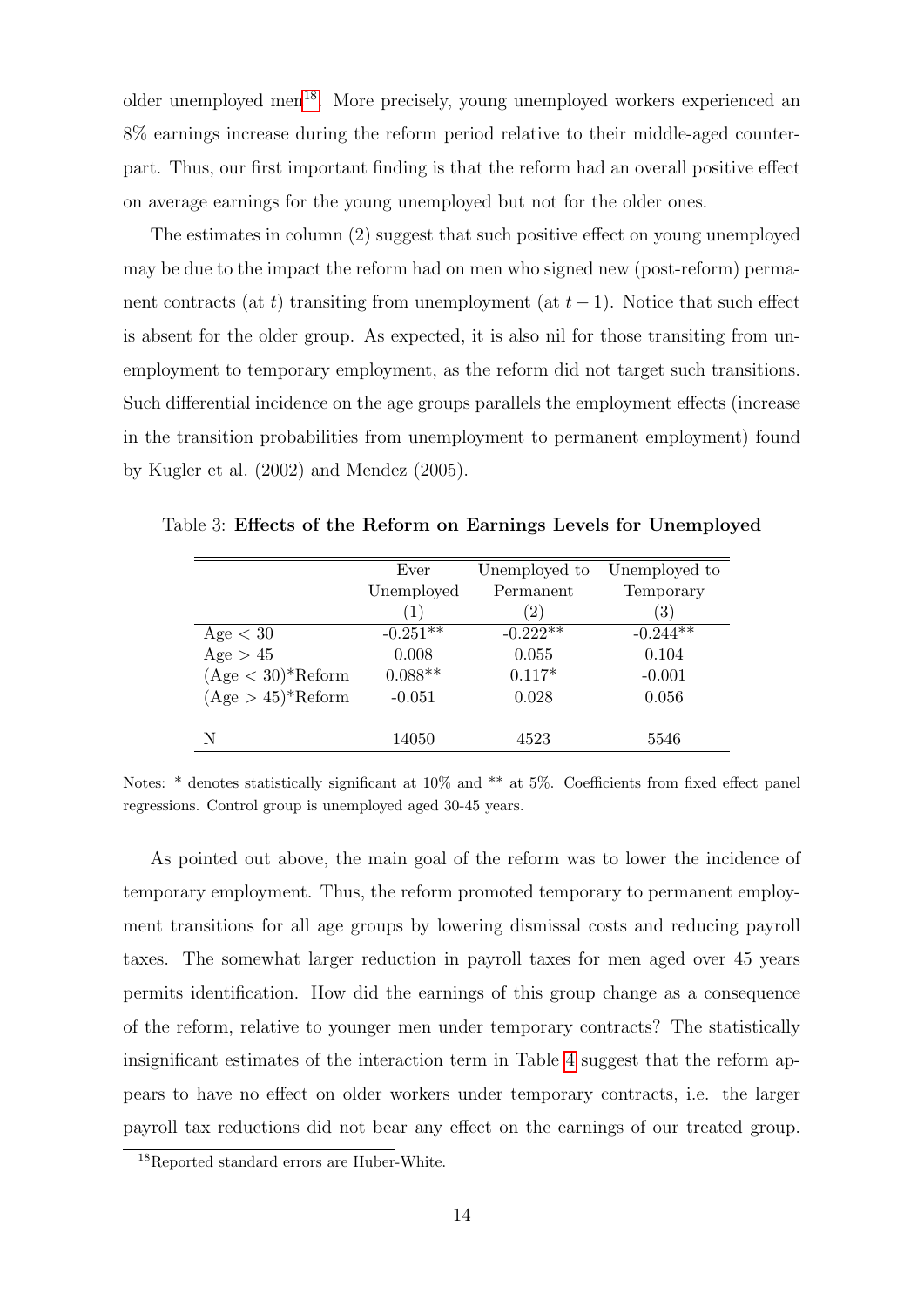So, not only the reform did not induce transitions into permanent employment from temporary contracts, as Mendez (2005) finds out, but our results suggest that it also had a negligible effect on wage levels.

<span id="page-14-1"></span>

|                                  | Ever             | Temporary to      | Temporary to      |
|----------------------------------|------------------|-------------------|-------------------|
|                                  | Temporary        | Permanent         | Temporary         |
|                                  | $\left(1\right)$ | $\left( 2\right)$ | $\left( 3\right)$ |
| Age > 45                         | $-0.078$         | $-0.299**$        | $-0.059$          |
| $(Age > 45)$ <sup>*</sup> Reform | $-0.052$         | 0.009             | $-0.040$          |
|                                  |                  |                   |                   |
| N                                | 9085             | 5032              | 5349              |

Table 4: Effects of the Reform on Earnings Levels for Temporary Workers

Notes: \* denotes statistically significant at 10% and \*\* at 5%. Coefficients from fixed effect panel regressions. Control group is temporary workers aged less than 46 years.

So far we have assessed the effects of the reform by means of comparison between treated and untreated groups. Comparisons between individuals of the same age group but on different employment transitions provide valuable complementary information on the effects of the reform. Table [5](#page-14-0) shows that unemployed men who manage to get a permanent contract during the reform years do not see any earnings increase relative to those from the same age group but making different transitions, unless they are aged over 45 years. This result is especially relevant because unemployment to permanent transitions for this age group do not yield on average any earnings premium over the entire sample period. However, for the young and middle-aged groups our estimates suggest the opposite. As expected, unemployment to permanent transitions yield on average and over the sample period a (noticeable 10%) earnings increase, but such increase does not differ in the pre- and the post-reform years.

<span id="page-14-0"></span>Table 5: Effects of the Reform on Earnings Levels for Unemployed Workers Within Age Groups

|                                             |           | Age $<30$ Age 30-45 Age $>45$ |           |
|---------------------------------------------|-----------|-------------------------------|-----------|
| Unemployment to Permanent Transition        | $0.105**$ | $0.092**$                     | 0.002     |
| Unemployment to Permanent Transition*Reform | 0.027     | $-0.017$                      | $0.150**$ |
|                                             | 4365      | 6170                          | 3515      |

Notes: \*\* denotes statistically significant at 5%.

The last column in Table [6](#page-15-0) provides information on the differential earnings effects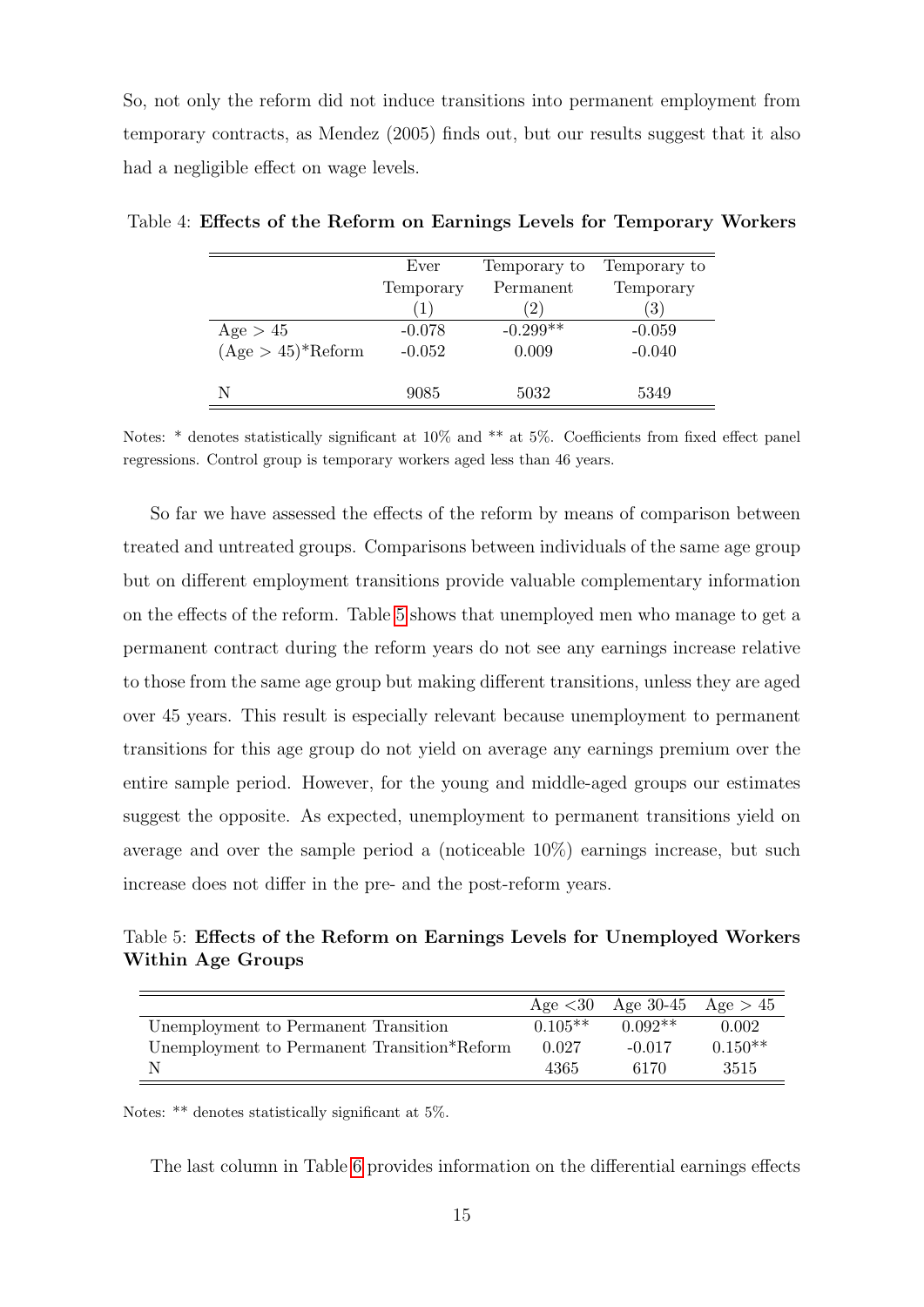of the reform on older workers switching from temporary to permanent contracts as compared to equally older workers under a temporary contract at  $t-1$  but not on such transition. As the estimated coefficient of the interaction between the reform and the temporary to permanent transition dummy shows, conditional on holding a temporary contract at  $t-1$ , those who jump to a permanent contract during the reform years obtain a substantial 16% earnings increase, relative to those not transiting to permanent employment. The first column shows that workers younger than 46 years transiting from temporary to permanent contracts after the reform experience no earnings increase, despite the 19% increase observed on average for men transiting from temporary to permanent employment within this age group.

Table 6: Effects of the Reform on Earnings Levels for Workers under Transitory Contract at  $t-1$  and Selected Within Age Groups

<span id="page-15-0"></span>

|                                            |       | Age $\lt 45$ Age $> 45$ |
|--------------------------------------------|-------|-------------------------|
| Temporary to Permanent Transition          |       | $0.190**$ $0.147**$     |
| Temporary to Permanent Transition * Reform | 0.018 | $0.160**$               |
| N                                          | 7702  | 1383                    |

Notes: \*\* denotes statistically significant at 5%.

## 7 Final remarks

In this study we have analysed the consequences of the 1997 labour market reform on earnings. Since the reform applied only to certain age groups, we use a natural experiment research design and difference in difference estimators to assess the impact of the 1997 reform.

We find rather limited effects of the reform on earnings levels, affecting only the earnings of young workers who enter employment from unemployment. In particular, our results indicate that the earnings of these young workers increased as a result of the reform. In the light of a simple matching model, where lower dismissal costs result in lower wages while reductions in payroll taxes have the opposite effect, our results indicate that the effect of the former more than offseted the latter.